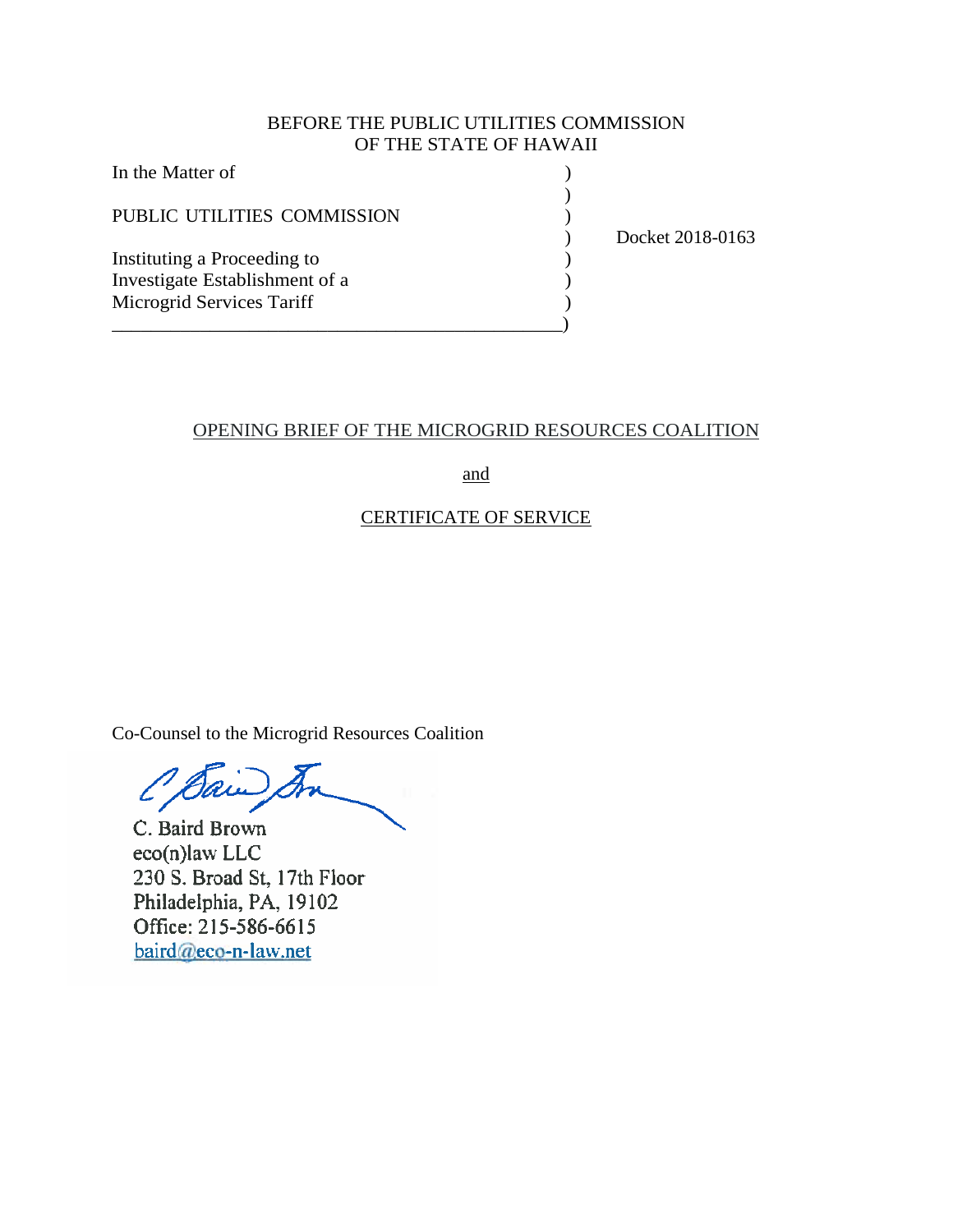#### OPENING BRIEF OF THE MICROGRID RESOURCES COALITION

### **I. Introduction**

The Microgrid Resources Coalition (**MRC**) welcomes the opportunity to provide this opening brief and response to preliminary questions in the Hawaii Public Utilities Commission (**Commission**) proceeding investigating establishment of a microgrid services tariff. The MRC is a consortium of leading microgrid owners, operators, developers, suppliers, and investors formed to advance microgrids through advocacy for laws, regulations and tariffs that support their access to markets, compensate them for their services, and provide a level playing field for their deployment and operations. In pursuing this objective, the MRC intends to remain neutral as to the technology deployed in microgrids and the ownership of the assets that form a microgrid. The MRC's members are actively engaged in developing and operating advanced microgrids in many regions of the United States, including Hawaii.<sup>[1](#page-1-0)</sup>

#### **II. Background**

The MRC strongly supports the Commission's efforts to develop a tariff that responds to the unique capabilities and characteristics of microgrids. Because of their numerous benefits already identified in this docket, microgrids will have a major role in the grid of the future, particularly in Hawaii. In its 2014 white paper "The Commission's Inclinations on the Future of Hawaii's Electric Utilities" (the **Commission's Inclinations Report**),<sup>[2](#page-1-1)</sup> the Commission provided an outline of a new business model for Hawaii utilities. That model included (i) reforming the generation system to replace oil-fired generation with new clean energy resources, (ii) creating modern transmission and distribution grids, and (iii) reforming rate structures to provide appropriate incentives to meet the first two goals. The MRC believes that microgrids will achieve a crucial role in meeting the first two goals and that this proceeding should be viewed as a part of the larger task of remaking regulatory incentives to achieve the third goal.

The legislature recognized in authorizing this proceeding, that microgrids have a unique role in the resilience of the grid through their ability to island and continue to function when the utility grid is disrupted.<sup>[3](#page-1-2)</sup> This not only preserves electric service for the customers of the microgrid but also reduces the burden on the utility grid in responding to an emergency and can preserve crucial non-electric services for the surrounding community. MRC Member Princeton

<span id="page-1-0"></span><sup>&</sup>lt;sup>1</sup> The MRC is actively engaged in advancing the understanding and implementation of microgrids across the country. MRC members own significant energy assets connected to the electric grids, provide energy generation and supply services, and are undertaking microgrid construction in different locations throughout the country. MRC members include: Anbaric Transmission, Clearway Energy, Commonwealth Edison, Concord Engineering Group, Eaton, ENGIE, ICETEC Energy Services, Inc., Massachusetts Institute of Technology, NRG Energy, Inc., Princeton University, Thermo Systems, University of Missouri, and University of Texas at Austin. The MRC is affiliated with the International District Energy Association ("IDEA"), which connects members from all over the country operating combined heat and power plants and microgrids. This filing reflects the position of the MRC as an organization and should not be construed to reflect on the positions of any individual member.

<span id="page-1-1"></span><sup>2</sup> Hawaii Public Utilities Commission, *The Commission's Inclinations on the Future of Hawaii's Electric Utilities*, published 2014. (hereinafter "Commission's Inclination Report') The legislature has now asked the Commission to go forward and implement its vision. *See*, Haw. Rev. Stat. §269-16.1 (2018).

<span id="page-1-2"></span><sup>3</sup> *See* H.B. 2110, 29th Legislature (Ha. 2018).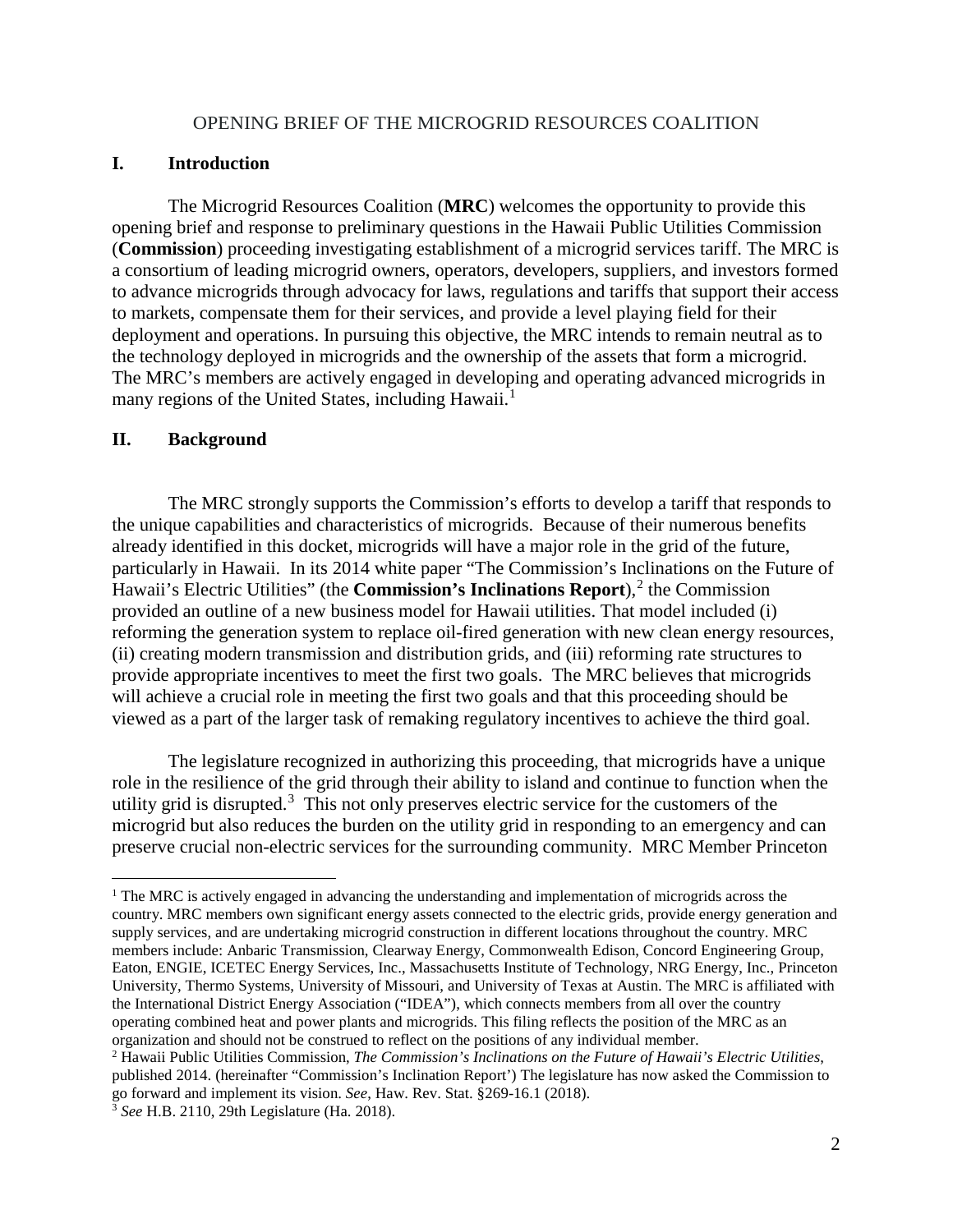University not only kept the lights on (and the research labs running) during the weeklong blackout caused by hurricane Sandy in 2012, but also provided hot meals, hot showers and cell phone charging to first responders from the surrounding community.[4](#page-2-0)

Microgrids typically manage not only included electric loads but other energy use and utility consumption within their boundaries as well. Co-managing thermal loads and water usage with electrical loads can provide substantial efficiencies in fuel use that assist in reducing greenhouse gas emissions. As a part of that effort, microgrids often include advanced building and process controls and both thermal and electric storage that not only create fuel efficiencies but also permit load shaping in response to grid needs or price signals. Microgrid demand response is an integrated response including generation, storage and load.

The ability of microgrids to manage their integrated resources allow them to inherently address other forms of variability. Microgrids can balance intermittent solar and wind production and can also integrate vehicle charging loads. Hawaii used more fuel oil for land transportation than it did for electric generation in 2018. [5](#page-2-1) Meeting Hawaii's carbon emission goals<sup>[6](#page-2-2)</sup> will require transformation of the transportation sector as well as the electricity sector and will result in substantially greater overall electricity demands. Microgrids can provide a structure for meeting charging loads and potentially harness energy from vehicle batteries and other sources in an emergency.

Resilience is inherently local. Communities and customers understand their critical needs for health, safety, and the preservation of economic activity. Reliability analysis of the utility power system treats all local uses alike – no distinction is made between cooling a movie theater, a critical care nursing facility or refrigerated research specimens – and collective measures such as aggregate loss of load or average outage duration do not capture resilience where it matters. The goal of resilience planning must be to ensure that the entire grid system works to protect our communities. Thinking from the community up will result in the evolution of grid architecture. Self-managing microgrids are the fundamental building blocks of a resilient system. Utilities will implement distributed energy resource management systems (**DERMS**) that can reconfigure the distribution system in response to disruption and allow local resources to support critical substations and circuits. The ability of the distribution system to act as a first line of defense in disruptions by incorporating local generation and storage, intelligent emergency load shedding by customers and communities, and local, temporary reconfiguration of the grid will define the next generation power grid.

Hawaii, along with Puerto Rico and the District of Columbia, are leading the effort to integrate microgrids into their overall scheme of regulation. The MRC hopes it can be helpful in that process.

<span id="page-2-0"></span> <sup>4</sup> Daily Princetonian, *Princeton's Cogeneration Plant Provides Power During Hurricane*, YOUTUBE (Nov. 1, 2012),

<span id="page-2-1"></span> $5$  The ground transportation sector uses twenty seven percent of all petroleum consumed in Hawaii, and the electric power sector uses twenty five percent. Hawaii State Energy Office, *Hawaii Energy Statistics*, available at http://energy.hawaii.gov/resources/dashboard-statistics. 6 *See* Office of Information Management, *Green House Gas Mitigation,* visited Feb. 6, 2019, available at

<span id="page-2-2"></span>[https://dashboard.hawaii.gov/stat/goals/5xhf-begg/ezet-axai/edup-hdhb.](https://dashboard.hawaii.gov/stat/goals/5xhf-begg/ezet-axai/edup-hdhb)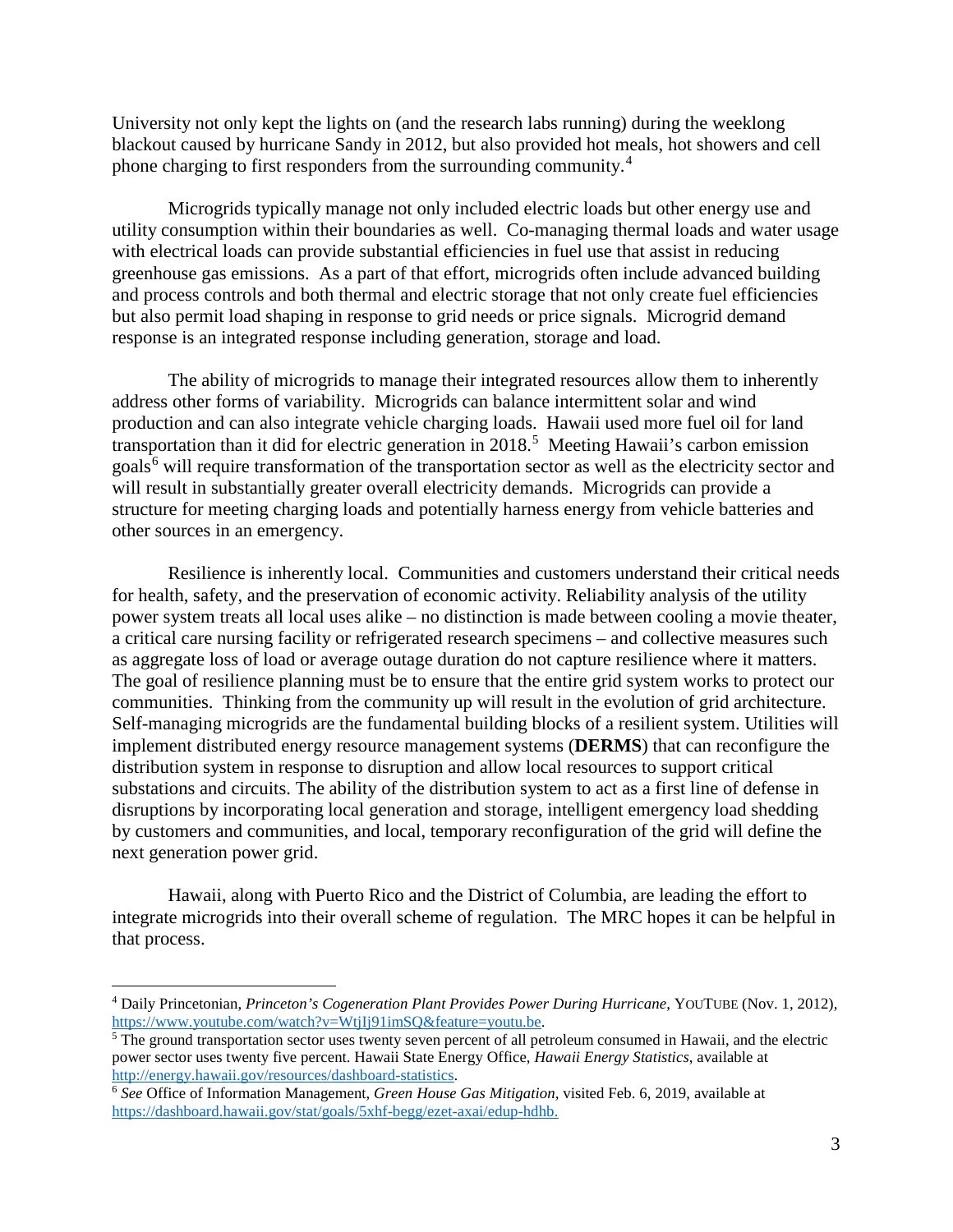## **III. Commission Questions**

The MRC provides the following answers to the Commission's initial questions:

## **1. How should the term "Microgrid" be defined for purposes of the microgrid services tariff?**

We suggest adopting the definition directly from HB 2110, $\frac{7}{1}$  $\frac{7}{1}$  $\frac{7}{1}$  essentially without qualification, as follows:

"'Microgrid' means a group of interconnected loads and distributed energy resources within clearly defined electrical boundaries that acts as a single controllable entity with respect to the utility's electrical grid and can connect to a public utility's electrical grid to operate in grid-connected mode and can disconnect from the grid to operate in island mode, and otherwise meets the requirements of this tariff."

## **2. What characteristics of microgrids (e.g., islanding capability, generation resource types, size, etc.) should be included in the definition of microgrid?**

We do not suggest including other characteristics in the definition as such. The MRC does suggest the adoption of additional qualifications for participation in the Microgrid Tariff by requiring that a microgrid:

- a) Support Most Included Load. The microgrid's generation must be capable of meeting a substantial proportion of the included load on a sustained basis (a backup generator is not a microgrid, though a microgrid may include backup generation). Otherwise resilience is not accomplished.
- b) Is an Effective Control Area. The microgrid controller must be capable of managing the included load (including shedding internal load as needed) so that the included generation and storage resources can safely and consistently balance in island mode.
- c) Meets Grid Standards. The microgrid must meet interconnection and grid communication technical standards so that it can operate safely while islanding and resuming parallel operation and while providing services that it elects or is selected to

(1) Is subject to a microgrid services tariff; and

We are not sure what is added by clause (2), and clause (1) is captured by the final clause of our proposal.

<span id="page-3-0"></span> <sup>7</sup> HB 2110 defines "microgrid project" as follows: "Microgrid project" means a group of interconnected loads and distributed energy resources within clearly defined electrical boundaries that acts as a single controllable entity with respect to the utility's electrical grid and can connect to a public utility's electrical grid to operate in grid-connected mode and can disconnect from the grid to operate in island mode, and that:

 <sup>(2)</sup> Generates or produces energy.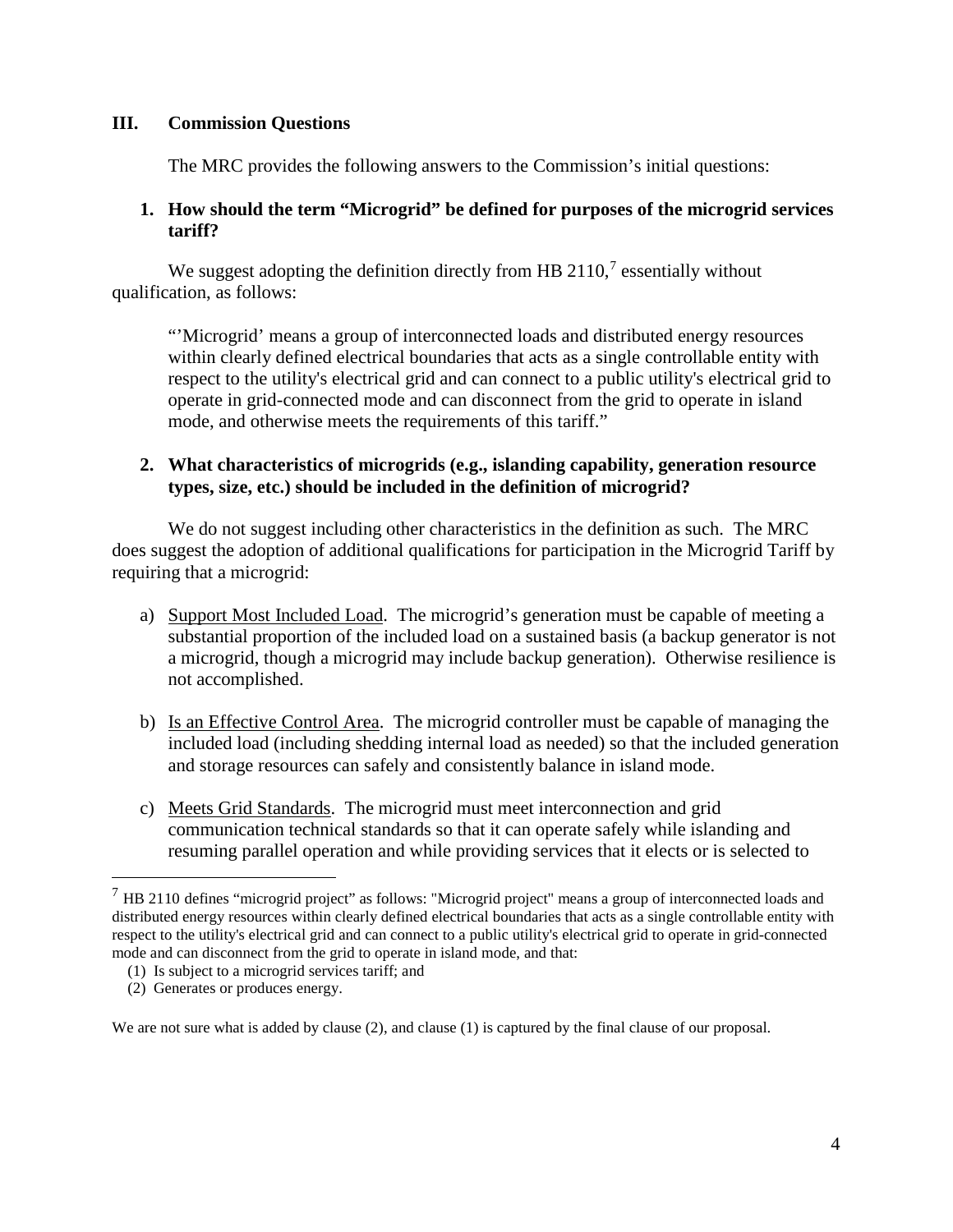provide to the grid.

d) Has a Single Point of Responsibility. A single entity should speak for and be financially responsible for the microgrid (the **Microgrid Operator**). The utility and the Commission should be entitled to rely on the Microgrid Operator for communications and obligations of the microgrid. The Microgrid Operator can be an owner, an operator, a homeowners' or community association or other entity, so long as it is duly constituted, and, if it takes on obligations to provide grid services, can meet credit criteria for participation.

We generally oppose other types of limits with certain exceptions:

- e) Generation Resource Type. Hawaii has adopted policies to achieve 100 percent renewable energy by 2045. In general, we support applying the same standards to microgrids as to all other generation. However, there may be situations where it makes sense for a microgrid cogeneration facility to be fueled by LNG. Modern cogeneration facilities can achieve 85 percent efficiency compared with around 55 percent for modern gas-fired electric-only generation and around 35 percent for United States generation on average.<sup>[8](#page-4-0)</sup> LNG-fired cogeneration facilities for large thermal loads such as industrial or medical facilities should be considered to avoid waste heat from thermal only fuel conversion without diminishing the 100 percent RPS. The cogeneration plant at MRC Member Princeton University provides frequency regulation to the PJM grid with a two second response time in addition to providing power, heating and cooling (with steam chillers) to its campus.
- f) Size. We do not support size limitations. MRC member University of Texas at Austin operates a microgrid with over 100 MWs of capacity. Household microgrids with solar, batteries and comparatively simple controls may be limited to grid participation through an aggregator, or to products and services for which they have sufficient communications and controls as suggested in c) above,<sup>[9](#page-4-1)</sup> but they should not be excluded.

# **3. What ownership structures should be included in the microgrid services tariff (e.g., customer-owned, cooperative, third-party, utility-owned, etc.)?**

The MRC recommends that the microgrid services tariff should focus on microgrids developed and owned by customers or by third-party providers for the benefit of the customers. The tariff should establish the relationship between the utility and the Microgrid Operator for each microgrid. HB 2110 specifically provides that "Any person or entity may own or operate

<span id="page-4-1"></span><span id="page-4-0"></span> <sup>8</sup> Center for Climate and Energy Solutions, Climate Techbook: Cogeneration/Combined Heat and Power (CHP), available at [https://www.c2es.org/technology/factsheet/CogenerationCHP;](https://www.c2es.org/technology/factsheet/CogenerationCHP) EPA Combined Heat and Power Partnership, Efficiency Metrics for CHP Systems: Total System and Effective Electric Efficiencies, aviailable at [https://www.arb.ca.gov/cc/ccei/presentations/chpefficiencymetrics\\_epa.pdf;](https://www.arb.ca.gov/cc/ccei/presentations/chpefficiencymetrics_epa.pdf) U.S. Energy Information Administration, *Form EIA-860, 'Annual Electric Generator Report'*, Table 8.2. Average Tested Heat Rates by Prime Mover and Energy Source, 2007 – 2017, available at  $\frac{https://www.eia.gov/electricity/annual/html/epa_08_02.html}{https://www.eia.gov/electricity/annual/html/epa_08_02.html}$ . <https://www.hawaiianelectric.com/products-and-services/customer-renewable-programs/customer-grid-supply-plus>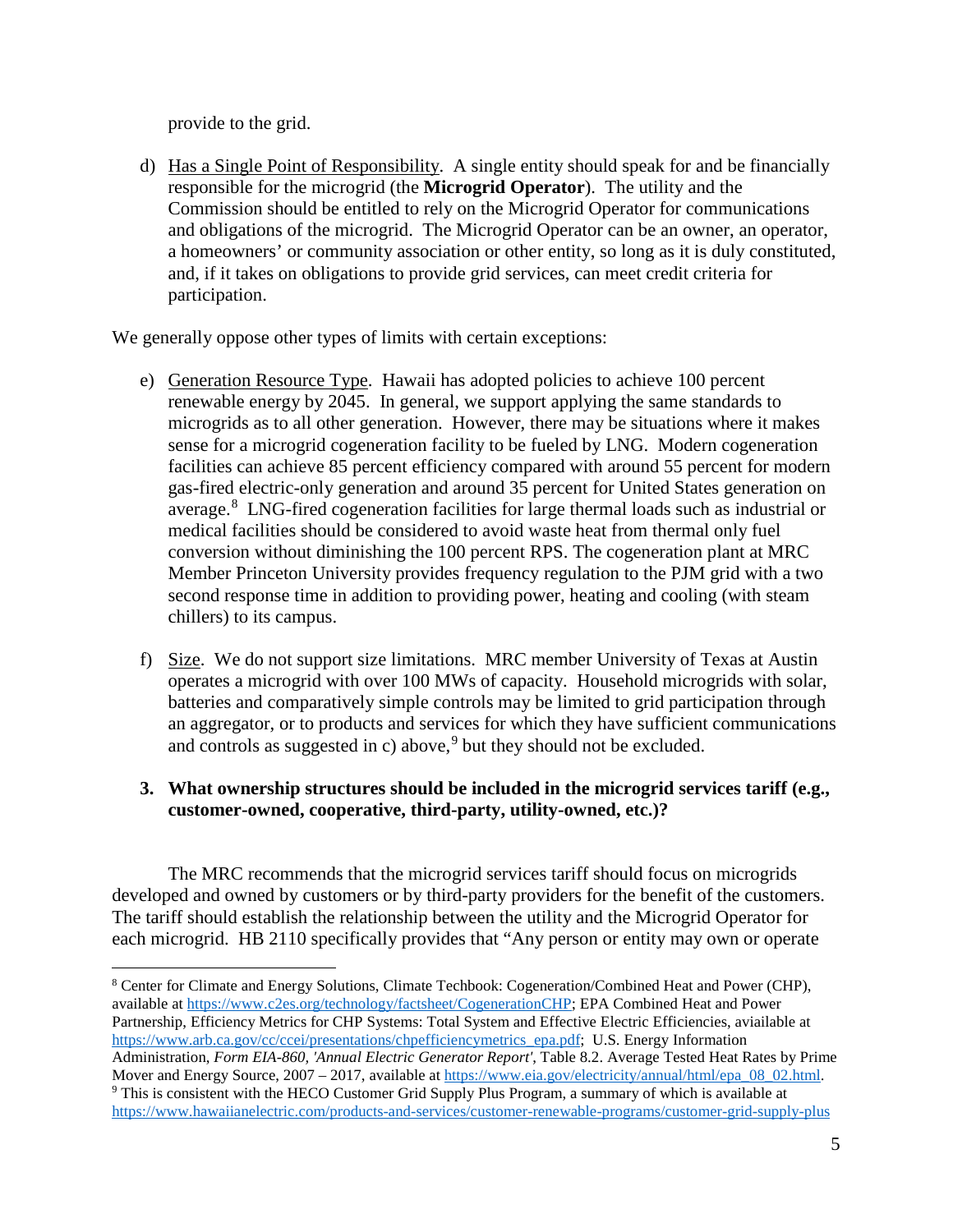an eligible microgrid project."[10](#page-5-0) We suggest that the form of private ownership should not be a source of distinctions,<sup>[11](#page-5-1)</sup> but the purpose of the tariff should be to establish the terms for and to encourage privately owned microgrids.

- a) Private Investment. Private ownership of microgrids provides many benefits to ratepayers, utilities, and the microgrid customer. We have discussed the benefits to customers at some length in the Part II (Background). Those benefits lead private parties to develop, own, and operate microgrids using private investment. Privately supported microgrids, in turn, provide a range of services to the utility grid, ranging from relief of local stress to gridwide energy and ancillary services, at prices below what standalone facilities (or additional wires assets) would be able to provide. This saves money for all ratepayers. Private investment also shifts operation and maintenance cost and risk away from the utility and the general rate base onto the Microgrid Operator.
- b) The Microgrid Tariff. The primary purpose of the microgrid tariff, in addition to providing interconnection standards, would be to establish a framework for delivery of services from the microgrid operator to the utility. As suggested below, the framework could include<sup>[12](#page-5-2)</sup> (i) flat or formula priced services tariffs such as HECO's Smart Export Program,<sup>[13](#page-5-3)</sup> (ii) structure for auction markets for specific services, and (iii) procedures and requirements for individualized grid support services contracts between a microgrid and a utility. It would include microgrid operational requirements (discussed further below) that a microgrid operator must meet in order to provide particular services under the tariff to assure safe and seamless operation with the utility. It could establish financial security requirements for microgrid operators providing services and the consequences of failure to perform. The risk of performance is on the microgrid, and the benefits flow to the utility and the ratepayers.
- c) Operational Benefit. To attract private investment, the microgrid operator must be able to operate principally for the benefit of the microgrid customers, but subject to the incentives of the microgrid tariff. The Microgrid Operator can island the microgrid, manage the integrated energy efficiency of the load, generation and storage within the microgrid, and sell services to the utility all to optimize the price and service to its customers. A customer-operator can simply implement its own choices, or a third-party operator can act under a concession contract with its customers. A concession contract will typically involve mandatory standards and incentive terms to guide the operator and/or provide a degree of direct customer control. The utility cannot, without conflict of interest with its other customers, perform this management function, or, indeed, take nonelectric management or community resilience into account. Pricing mechanisms

<span id="page-5-0"></span> <sup>10</sup> *See* Haw. Rev. Stat. §269-46(b) (2018).

<span id="page-5-1"></span> $11$  So long as the Internal Revenue Code offers tax credits for solar and certain other forms of renewable energy, there will be reasons for the tax-owners of microgrid projects (or portions of them) to be persons who are neither the operators nor the customers of the microgrid. In addition, considerations of risk and finance may lead even large sophisticated customers to seek a third-party owner-operator to develop a microgrid for them. The Commission should not make distinctions between such microgrids.

<span id="page-5-2"></span><sup>&</sup>lt;sup>12</sup> Or it could incorporate by reference.

<span id="page-5-3"></span><sup>13</sup> Hawaii Electric Company, *Smart Export*, available at [https://www.hawaiianelectric.com/products-and](https://www.hawaiianelectric.com/products-and-services/customer-renewable-programs/smart-export)[services/customer-renewable-programs/smart-export](https://www.hawaiianelectric.com/products-and-services/customer-renewable-programs/smart-export)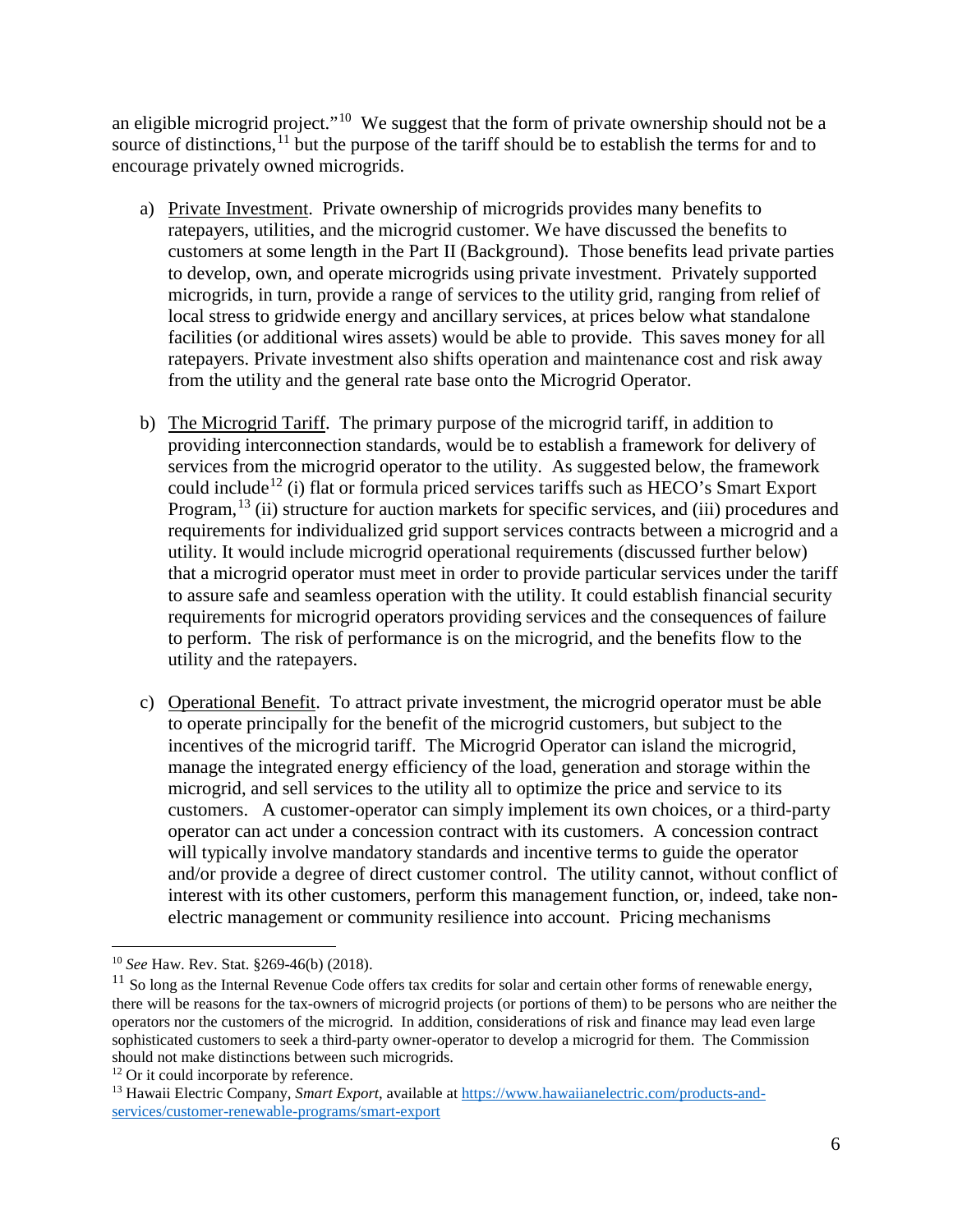established in the tariff (or incorporated from other more general tariffs) will provide incentives for microgrid behavior that benefits grid customers as a whole. The operator can then maximize the benefits for itself or its customers based on the incentives provided by the tariff.

- d) Technology Advance. Finally, private ownership allows for greater flexibility and better risk management in implementing changes in technology. Grid support service contracts of 10 to 20-year duration accommodate potential technological advancements that may be developed in the future. Instead of long-term fixed capital investment by the utility whose costs may be borne by ratepayers for 30 to 40 years through the rate base, a smaller investment is made with a shorter-term contract. Technology is rapidly advancing and making 30-plus year investments less practical than they once were. Microgrid technology is advancing very rapidly. Microgrid Operators should plan for a shorter capital investment cycle. Third party Microgrid Operators are specialists in their field and can adapt to changes in technology more quickly than utilities, keeping operating services in-house and training their existing employees on new technologies. This model will foster greater innovation, drive down costs, and help achieve true market transformation to the benefit of the grid and all ratepayers.
- e) Hybrid Microgrids. One role that utilities may play in the microgrid arena is through utility-private partnerships for hybrid microgrids. Typically, the utility provides the use of its distribution wires to a private third-party developer who owns or controls the included generation and storage and manages the microgrid for the benefit of the customers. For most purposes this microgrid should be treated as a privately-owned microgrid under the tariff, subject to the same terms as any private microgrid. There are, however, two additional issues that arise which it may be appropriate to manage through the tariff.
	- i.) The tariff or a separate contract governed by the tariff must establish terms and conditions for the use of the of the utility's wires. This includes construction and operation of the islanding switchgear, and the use of the portion of the distribution system included in the microgrid when it operates in island mode. In island mode the microgrid operator, not the utility, is acting as the control area operator for the microgrid. These charges should reflect actual cost and a fair return on capital to the utility, and the tariff should establish a mechanism for insuring that costs are not inflated. It is reasonable to ask the microgrid to pay the initial cost of installing the islanding switchgear and to provide its own financing.
	- ii.) For billing purposes, the Microgrid Operator is the retail energy supplier to its included customers.<sup>14</sup> The microgrid as an entity would be the wholesale customer for any import of power and would be the wholesale seller for any export of power. In a retail choice jurisdiction on the mainland, the utility (which owns the meter as well as the wires) could retain the billing responsibility for

<span id="page-6-0"></span> $14$  The customers could range from a consortium of large customers in an industrial district to a geographic segment of the grid with a full range of customers. We discuss further below what that means for residential and small business customers.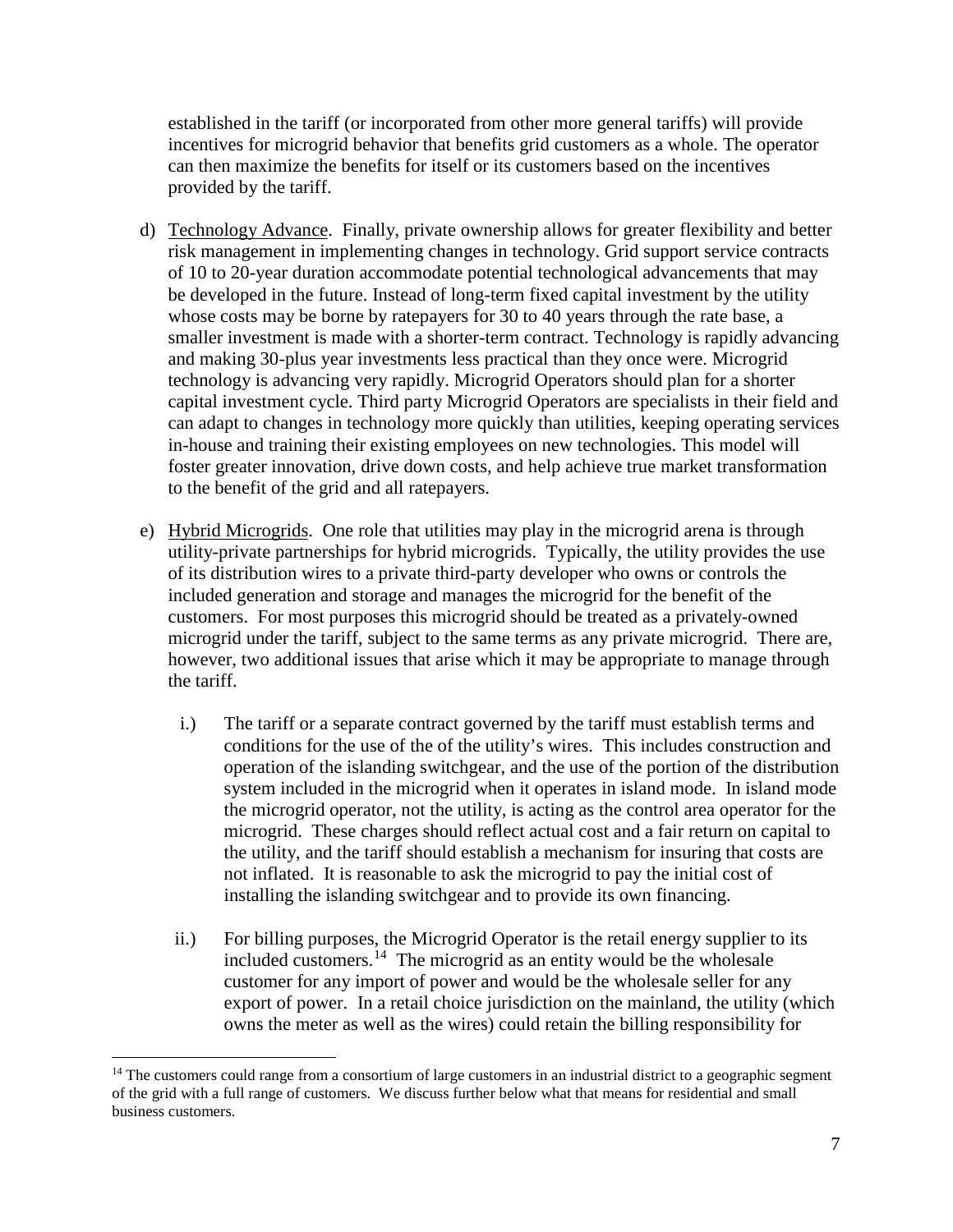customers included in the microgrid and would bill as a pass-through the microgrid's energy and other charges as well as the utility's own charges for the distribution system. The Commission may wish to include such a process in the tariff to enable hybrid microgrids.

Other kinds of hybrid microgrids may implement more complex contractual structures with mixed incentives and may require individual tariffs or grid support services contracts as further described below.

### **4. What microgrid services or functions should be considered in developing the microgrid services tariff?**

We have described relevant microgrid functions in broad terms in the Part I (Background) above. Those functions allow the Microgrid Operator to deliver a wide variety of services. Regional Transmission Organizations (**RTOs**) on the mainland procure energy and capacity and a wide variety of ancillary services, including reserves, load shifting, frequency response, and voltage control,<sup>[15](#page-7-0)</sup> through auction markets. These services support the operation of the bulk power system over wide areas. Similar markets at the level of individual utilities are comparatively rare but could certainly be implemented at an appropriate scale and scope. HECO currently implements fixed tariff programs including (i) its Smart Export Program, a fixed-price energy purchase program during hours when solar energy production is low, (ii) its Customer Grid Supply program, which is phasing out, and (iii) its Customer Grid Supply Plus Program, which requires resources to be capable of monitoring and dispatch.<sup>[16](#page-7-1)</sup> These programs are aimed primarily at residential rooftop solar; they provide inflexible price signals; and they are aimed only at energy production. They do not begin to take advantage of the flexible capabilities of microgrids.<sup>[17](#page-7-2)</sup>

While it is important to develop utility markets, they need not take the same form as current RTO markets. As an example, where local resources can improve the stability of a substation or decrease pressure on a radial circuit, or support essential community and distribution grid control services, the MRC has suggested that the utility run a Request for Proposals for resources that can provide "**grid support services**." Procuring customized services on a mid- to long-term contracted basis often provides a cost-effective alternative to a utility implementing a traditional physical system capacity upgrade (often called a **wires solution**). Competition for long-term contracts assures fair pricing, and respondents to RFPs may well have more knowledge around technical solutions and the economics of those solutions that depend on optimizing customer systems to respond to the grid's planning and operational needs. Such contracts provide strong support for financing. Services under the contract can be tailored to meet the particular needs of the distribution system in emergencies or in daily operation. The Commission can

<sup>16</sup> For a summary of the program, see Hawaiian Electric, *Customer Grid Supply Plus*, available at

<span id="page-7-0"></span> <sup>15</sup> *See* HB 2110, *supra* note 3 at Section 1.

<span id="page-7-2"></span><span id="page-7-1"></span>[https://www.hawaiianelectric.com/products-and-services/customer-renewable-programs/customer-grid-supply-plus.](https://www.hawaiianelectric.com/products-and-services/customer-renewable-programs/customer-grid-supply-plus) <sup>17</sup> Similarly, we do not view the PPA process under Haw. Rev. Stat. §269-27.2 as providing an appropriate, flexible process for capturing the benefits that microgrids can provide.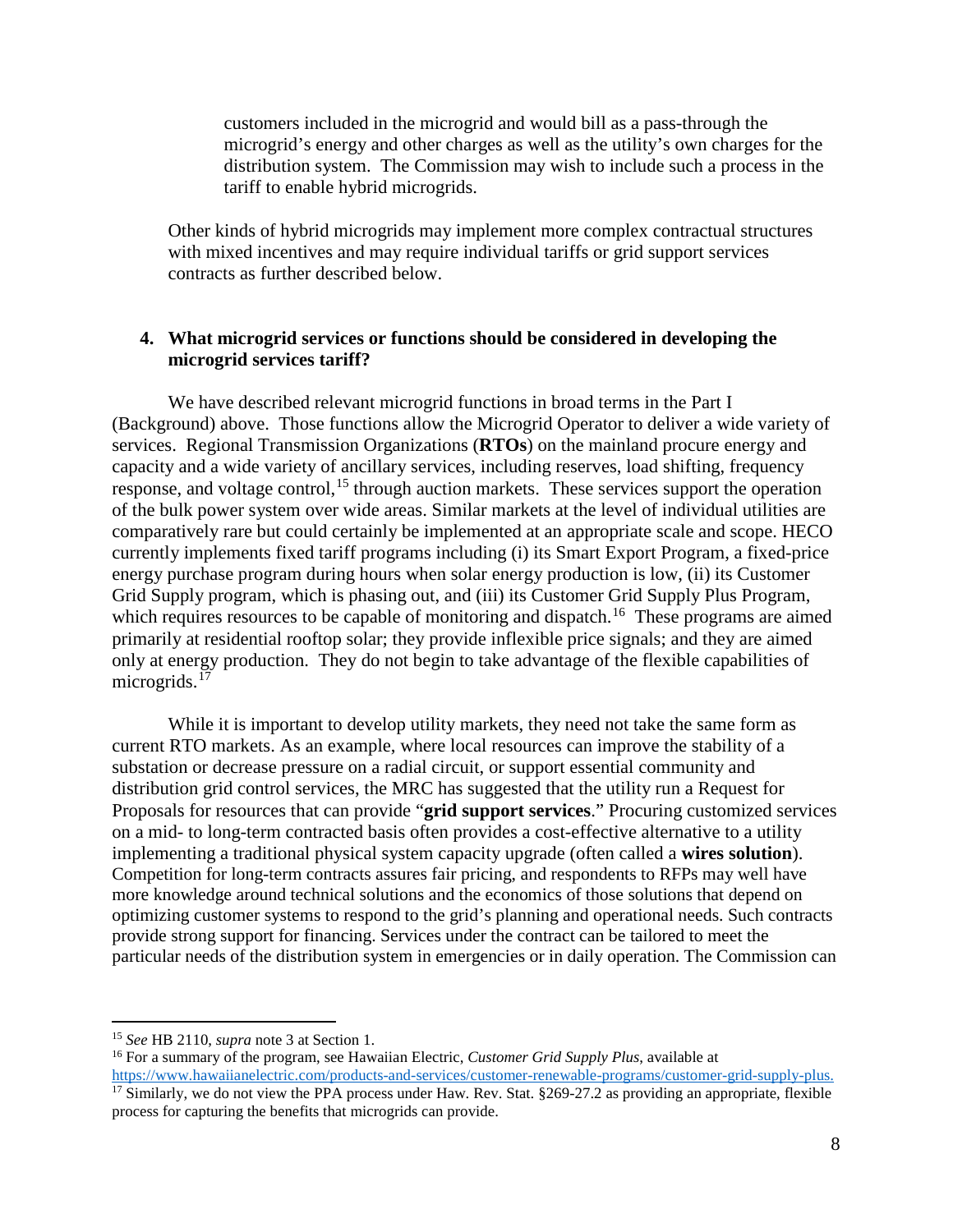permit the utility to treat the long-term contract as a regulatory asset with a return that makes them indifferent to implementing a wires solution.<sup>[18](#page-8-0)</sup>

The California Public Utilities Commission has taken the lead in requiring that distribution utilities identify the locations on their system where DERs can make a contribution and is exploring how to compensate distribution utilities so that they are indifferent between the distribution support service solution and the wires solution.[19](#page-8-1) The Potomac Electric Power Company's filing with the Maryland Public Service Commission for public purpose microgrids, proposes to acquire generation resources for the microgrids through RFPs and to treat the contracts for microgrid generation services as regulatory assets.<sup>[20](#page-8-2)</sup> The MRC supports these approaches.

The MRC also suggests consideration of a process for unsolicited proposals from DER providers to meet needs identified in a distribution system plan. In particular, we suggest a model based on Virginia's Public Private Transportation Act, which allows private developers to make unsolicited proposals to resolve transportation system issues identified in state and regional transportation plans. This statute permits but does not require that unsolicited projects be bid out before they are awarded, in the discretion of the relevant public planning agency. In this context, we assume that the Commission would either directly approve or give policy guidance on when a supplier would be permitted to proceed with a non-competitive procurement based on factors such as the quality of the proposal and the urgency of the need. This has been a successful model in Virginia for over 20 years.

# **5. Should microgrid owner/operator be required to provide minimum set of services to its customers/subscribers? If so, identify those services, including level of service, where applicable.**

The basic requirements for a microgrid are suggested by the definition provided in response to Question 1 and our further response to Question 2 above: it reliably meets the energy needs of its customers and it can operate as an island when the utility grid is disrupted. No other services should be required, though they should be encouraged. Integrated management of thermal and electric energy and other utility services should be strongly encouraged but may be beyond the Commission's jurisdiction in some instances. For microgrids operated to benefit a single large customer or for a group of large customers, the customer(s) can be anticipated to be responsible for serving their own needs or contracting for third parties to adequately serve them. One obvious conclusion from the Commission's technical conference held January 9, 2019, is that there is a competitive market in the state to provide microgrids for such customers. The MRC believes that letting sophisticated customers make their own deals will best promote the expansion of microgrids.

<span id="page-8-0"></span><sup>&</sup>lt;sup>18</sup> In the experience of MRC members, some utilities use RFP processes as vehicles to obfuscate and delay. Incentive ratemaking should be based on actual contracts entered that bring value to ratepayers, not numbers of RFPs launched.

<span id="page-8-1"></span><sup>19</sup> *California Independent System Operator Corporation's Distributed Energy Resource Provider Initiative*, 155 FERC ¶ 61,229 (June 2, 2016).

<span id="page-8-2"></span><sup>20</sup> Potomac Electric Power Company, *Updated Proposal for a Pilot Program to Create and Evaluate Public Purpose Microgrids*, Maryland Public Service Commission Case No. 9361, February 15, 2018.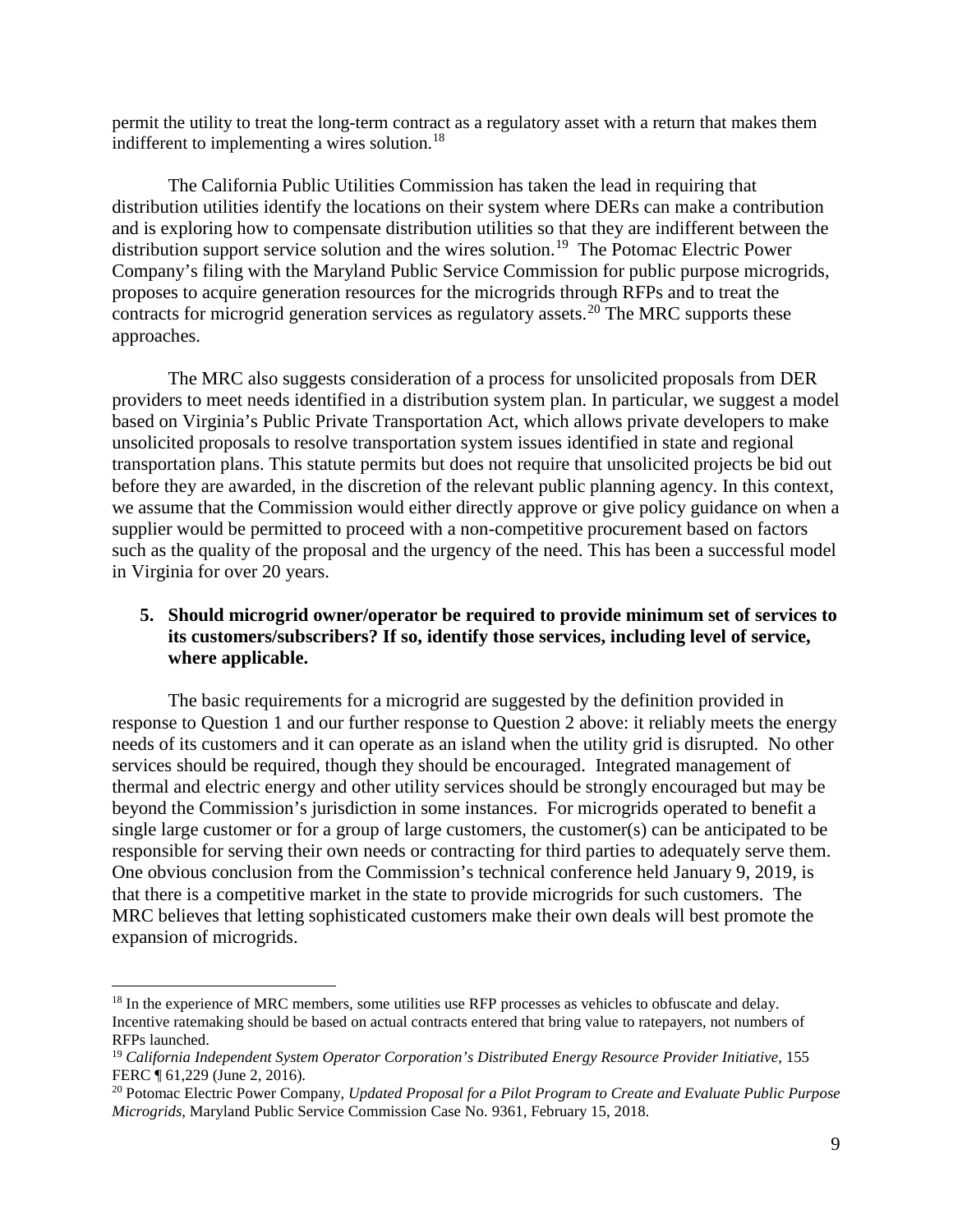**6. How should existing tariffs/programs (e.g., Smart Export, Demand Response, CERE, etc.) be coordinated and harmonized with the microgrid services tariff, if at all? The Parties are encouraged to map out and identify the existing tariffs and programs already addressing and/or providing guidelines for services relevant to microgrid.**

As an initial matter, statutory restrictions on implementation of microgrids are perhaps the biggest barrier to expansion. To the extent that the Commission can work with the legislature, it should seek to assure that there are no legal barriers to sale and delivery of power by microgrids to their included customers. The Hawaii utility code exempts from the definition of "public utility" a renewable energy system that (i) is located on a customer's property, or (ii) operated by a landlord for its tenants.<sup>21</sup> It will often make sense for technical, economic or resilience reasons for a microgrid to serve multiple co-located customers who do not share a property ownership or a tenancy relationship. The restrictions imposed by the public utility definition relating to exclusion of landlords would also interfere with creative hybrid microgrids described above in part e) of our response to Question 3. In addition, as described above, a microgrid is far more than simply a "renewable energy system" and is likely to include storage, demand response, non-renewable backup generation that is required by law, or needed for black start capability, and, where permissible, cogeneration.

The Commission should work to assure that definitional barriers do not prevent advanced, multi-customer microgrids from being established. We suggest that the definition of utility should simply exclude microgrids. Microgrids should also not be subject to utility-style regulation.[22](#page-9-1) Where the customers are all sophisticated commercial and industrial customers, they should be entitled to establish their contractual relationship with the Microgrid Operator on their own terms. Where a Microgrid Operator is a governmental unit, community association or homeowner's association, or a third-party under contract to such a group, the group should also generally be able to act for itself. Where a microgrid has residential or small business customers that are not collectively represented, it may make sense to retain price protection and disclosure requirements similar to those contained in the Hawaii landlord exception.

The MRC strongly supports the Commission's approach in the Commission's Inclinations Report that DER customers should "pay for grid services they *utilize* and receive compensation for various grid support services they *provide."*[23](#page-9-2) The Commission should move to conform existing programs to this standard. This will necessarily require unbundling of services, which we believe is broadly consistent with incentive ratemaking. We believe that the Smart Export Program barely reaches this bar. We agree that prior net metering programs did not meet it at all. Our discussion above about auction markets and procurement processes are

<span id="page-9-0"></span><sup>&</sup>lt;sup>21</sup> Haw. Rev. Stat. § 269-1 (2018), definition of "utility" exemptions (M) and (N).

<span id="page-9-1"></span><sup>&</sup>lt;sup>22</sup> We respectfully disagree with the approach taken by Puerto Rico, which requires microgrids operated by third parties to be subject to rate review on a traditional utility basis and imposes something akin to an obligation to serve for customers located near the microgrid. Puerto Rico "Regulation on Microgrid Development," Sections 5.13 and 5.10. *See* [http://energia.pr.gov/wp-content/uploads/2018/05/Resolution-Adoptation-of-Microgrid-Regulation-](http://energia.pr.gov/wp-content/uploads/2018/05/Resolution-Adoptation-of-Microgrid-Regulation-Final.pdf)[Final.pdf](http://energia.pr.gov/wp-content/uploads/2018/05/Resolution-Adoptation-of-Microgrid-Regulation-Final.pdf) The MRC believes that this approach will impose substantial impediments on the development and financing of microgrids.

<span id="page-9-2"></span><sup>23</sup> Commission's Inclinations Report at 25.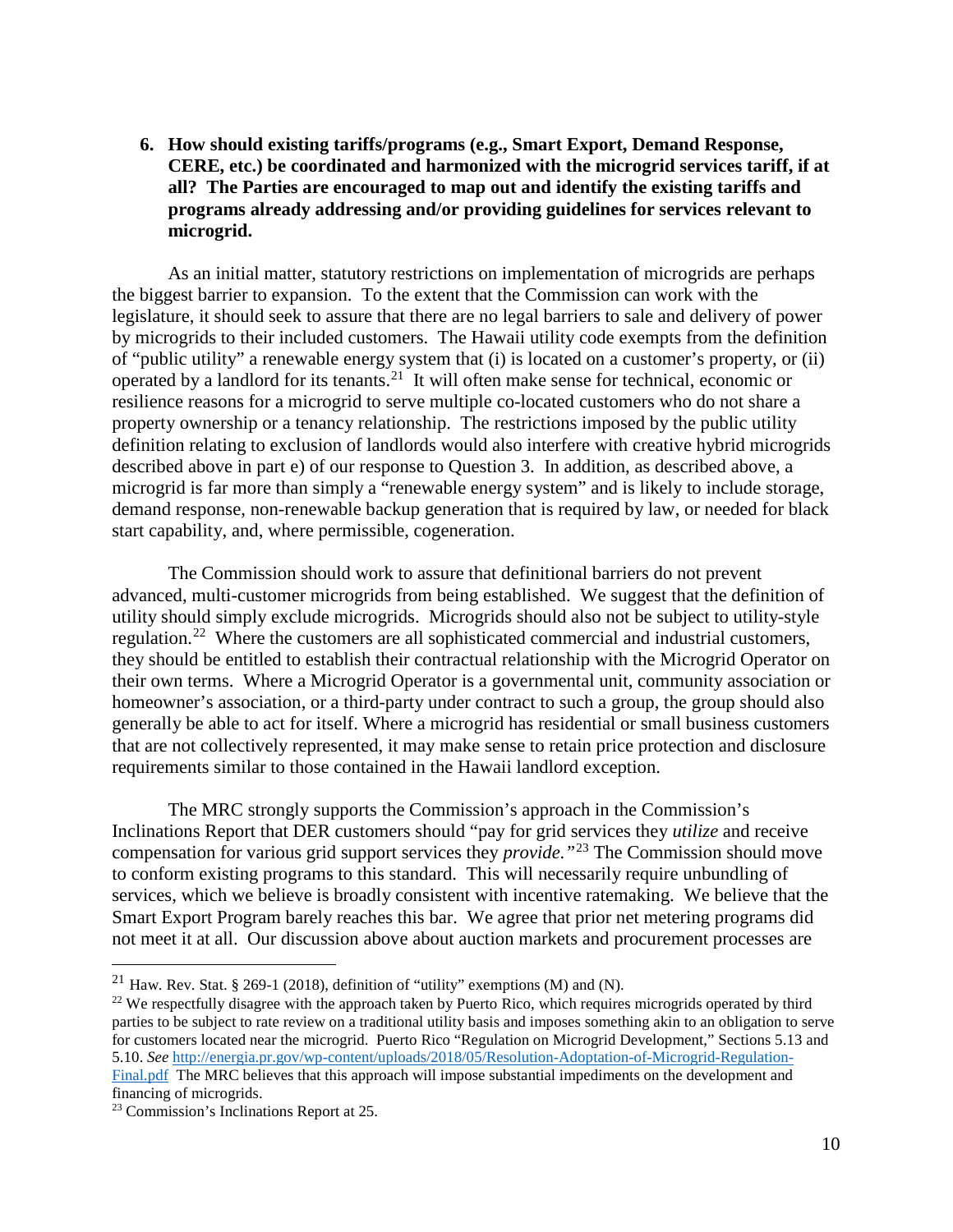intended to suggest ways forward to more nearly achieve this goal.

**7. How should interconnection standards and procedures be modified, if at all, to enable the safe and reliable integration of microgrids with Hawaii's electric grids (including development of new standards and procedures if necessary). The Parties are directed to answer, with specificity and supporting details, the following questions, at minimum: What guidelines should be included in the microgrid services tariff with respect to interconnection? How would the Hawaiian Electric Companies' Rule 14.H., "Interconnection of Distributed Generating Facilities with the Company's Distribution System," need to be modified, if at all?**

The MRC recommends that the microgrid tariff include guidelines for interconnection of microgrids that deal with particular capabilities of microgrids.

- a) A Microgrid should be allowed to negotiate an interconnection capacity that is less than the aggregate capacity of the included generators (and storage discharge capability) based on the ability of the microgrid's hardware and/or software to control to a chosen capacity point or to a signal from the utility (the latter should be a compensated service).
- b) A microgrid should not pay standby charges for load it is capable of shedding internally. A multi-customer microgrid will have internal contractual arrangements for priority in internal load shedding. Such rules, which could involve separate pricing regimes, should be respected. They do not constitute customer service failures, but intended modes of operation considering the capabilities of the microgrid.
- c) Flexibility should be allowed in the metering solution to utilize virtual metering (or an algorithm) and existing infrastructure where possible.
- d) When grid connected, inverter-based devices should operate in compliance with UL-1741-SA.
- e) In situations requiring restoration of the utility grid, timing for reconnection should be coordinated with the utility or subject to a utility-promulgated protocol.
- f) Hawaiian Electric Companies' Rule 14.H should be updated by adding the definition of a microgrid and referencing the technical requirements of the microgrid tariff. The Interconnection Process discussed in Section 4 should have a bullet "e" added to reflect that microgrid interconnections should follow the process for Distributed Generation Facilities described above in steps  $a - d$ , but that, accommodations should be made to account for how microgrid capacity is calculated and how microgrid controls will limit the parameters of microgrid operation.
- **8. What other provisions, if any, should be considered in developing microgrid services tariff?**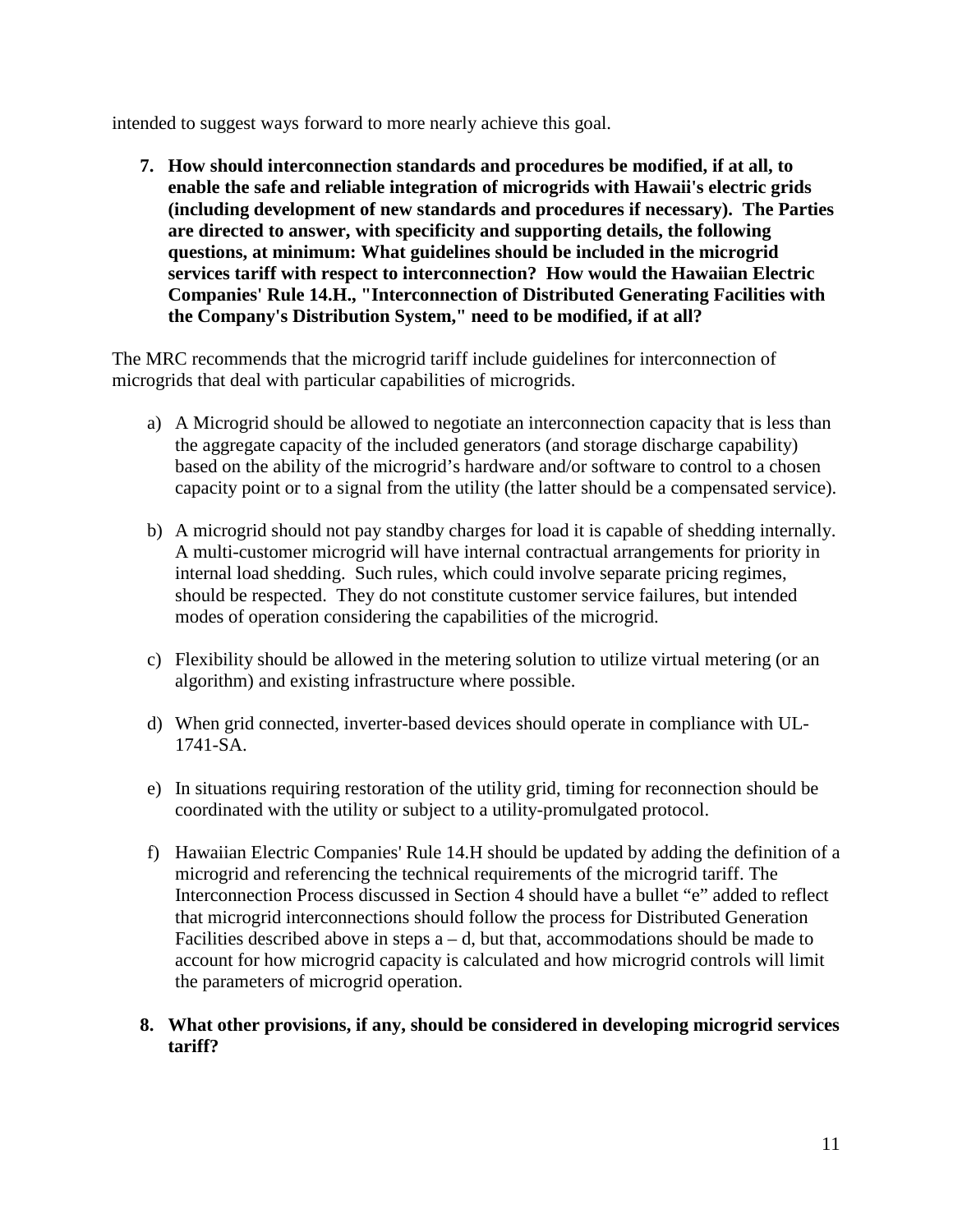The MRC suggests that the Commission adopt two specific tariff provisions to support microgrid development: a public benefit type payment for the benefits of islanding capability and a basic, optional grid support services tariff. The purpose is to establish reasonable certainty for microgrid developers as to the economics they can expect. The role of the utility must evolve to take advantage of the capabilities of microgrids.

- a) Part 1 Public Benefit Payment. This payment would be made in recognition of the resilience benefit of microgrids and the ability to island in response to a grid emergency.
	- i.) Part one is a payment to microgrids capable of operating as an island based on the included load that is islanded. This could be based on an annual average load in the microgrid served by both internal and external sources. (Alternatively, it could be based on average imports or some measure of peak load.) No distinction should be made between load served and load shed in island mode, but an application for the payment could require credible ability to serve critical internal loads. The criteria would also include a minimum islanding capability of, for example, two to five days (not just a battery or a back-up generator). There could be a bonus for longer capabilities. Other minimum capabilities such as telemetering and grid communication should be considered.
	- ii.) Selection of microgrids for payment would be made from an annual budget or budget maximum to prevent rate shock. The budget would be allocated through a combination of screens. Any Microgrid Operator could apply for annual payments for a period of years up to a maximum number of years (e.g fifteen years). The maximum annual payment per islandable kWday could vary depending on whether the microgrid included FEMA identified critical loads, but we are reluctant to suggest limiting the program to "public purpose" microgrids, because the aim is spread microgrids broadly. We also don't suggest limiting the scope of microgrids to single critical facilities where broader ones would make sense.
	- iii.) The budget for the year would be allocated through a combination of (i) initial minimum qualifications, (ii) preference for lower cost (per kWday) offers, (iii) some minimum proportion based on a regional allocation process (such as by distribution service territory on the basis of total load) and (iv) a preference mechanism for FEMA critical loads. Since long-term payments are contemplated, the budget would grow with time, and that would have to be contemplated and managed. Funds could be allocated on a quarterly cycle to permit timely processing of applications. The hope is to have a semi-automatic process with as little red tape as possible.
	- iv.) Funds for the budget could be raised through a public benefit charge or could also come from state budgets or dedicated sources such as a carbon tax.
	- v.) Once an award is made it would be effective for the term awarded. The award would lapse if the islanding capability and capacity is not maintained.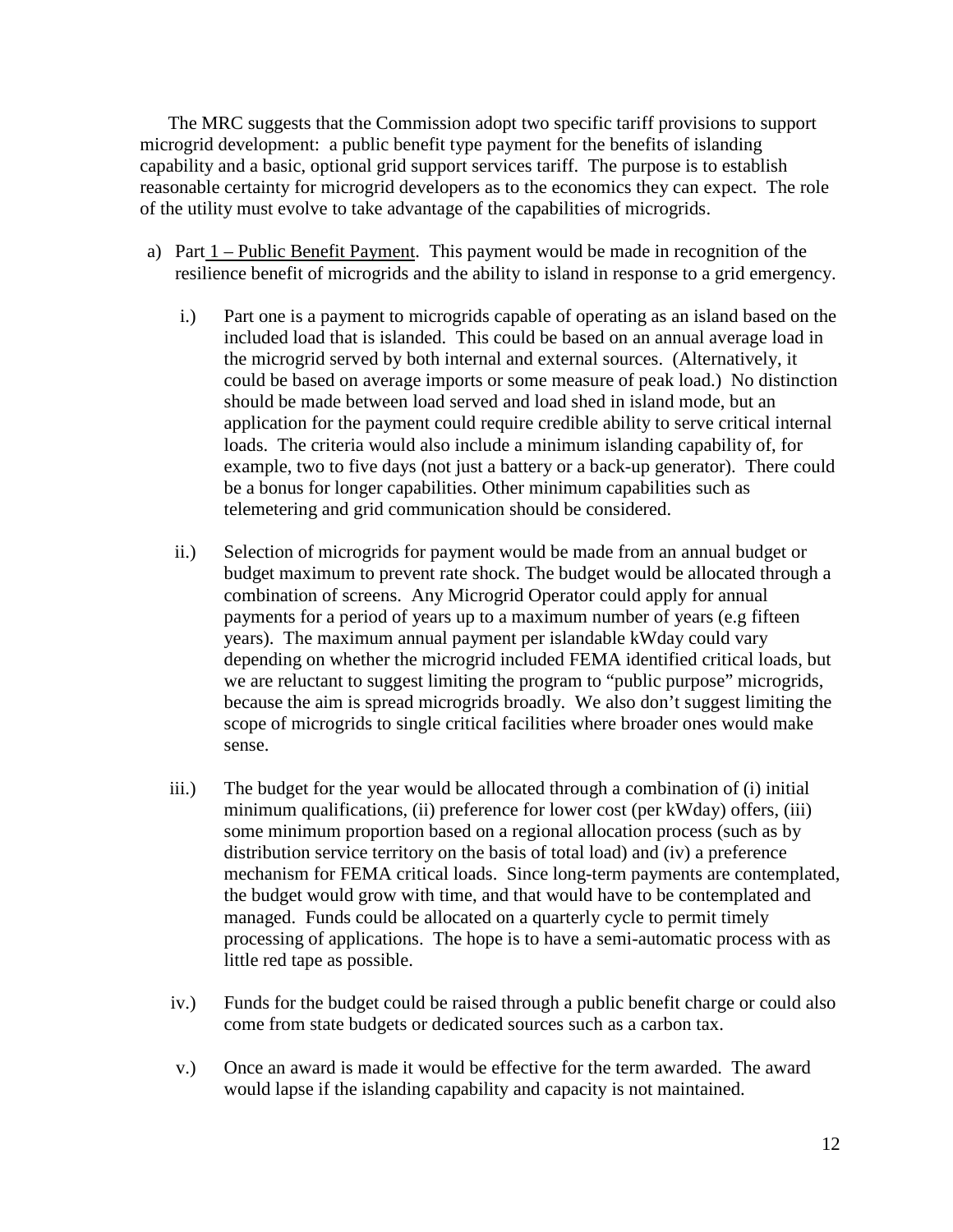- vi.) The policy behind this proposal is to drive the entire grid toward tiled microgrids, perhaps over a specific timetable.
- b) Part 2 Basic Grid Support Services.
	- i.) The second microgrid support tariff element would be a basic grid support services agreement for which any microgrid meeting minimum criteria as described above would be eligible. Eligibility would not be limited to microgrids receiving support under Part 1, and previously existing microgrids would be eligible. This tariff would provide payments to any microgrid that agrees to provide basic grid support services based on the same aggregate measure of capability described in Part 1. The minimum service would be (i) agreement to coordinate with the grid operator while entering or leaving island mode and (ii) agreement to be dispatchable down (reducing the microgrid's load served by the grid) to any level, including zero, up to a maximum number of hours per year (say 100) during emergencies (but not longer at any one time than the microgrid's stated duration capability).
	- ii.) Being dispatchable down should not affect load measurement for purposes of allocating transmission or standby charges. A microgrid would be permitted to reduce load below the dispatch point when dispatched and also reduce when not dispatched.
- a) The Utility Platform. The role of the utility is to deploy grid control infrastructure such as DERMS that can take advantage of the capabilities of microgrids. In moving forward with implementation of the Commission's Inclinations Report, the Commission, should adopt incentives tied to measures of microgrid deployment and utility progress in adapting the grid to take advantage of the services provided by microgrids.

# **IV. Conclusion.**

Microgrids can provide many benefits to individual customers, utilities, and ratepayers in the state of Hawaii. A microgrid services tariff will enable quicker and more efficient deployment of these technologies, leverage private investment to provide a public service, shift risk away from the utility and general rate base, and help Hawaii achieve its aggressive climate policy goals. Microgrids support the development of a decentralized, decarbonized, and resilient electric grid that is critical to ensuring Hawaii can reach its goal of 100 percent renewables by 2045 to help mitigate the impacts of climate change and provide a sustainable quality of life for all Hawaiians. Hawaii is the leader in clean energy development and sustainability and serves as a model for the rest of the U.S. to follow.

MRC applauds the Commission on its leadership in working towards decarbonization and sustainability in Hawaii and appreciates the opportunity to provide comments in this important docket.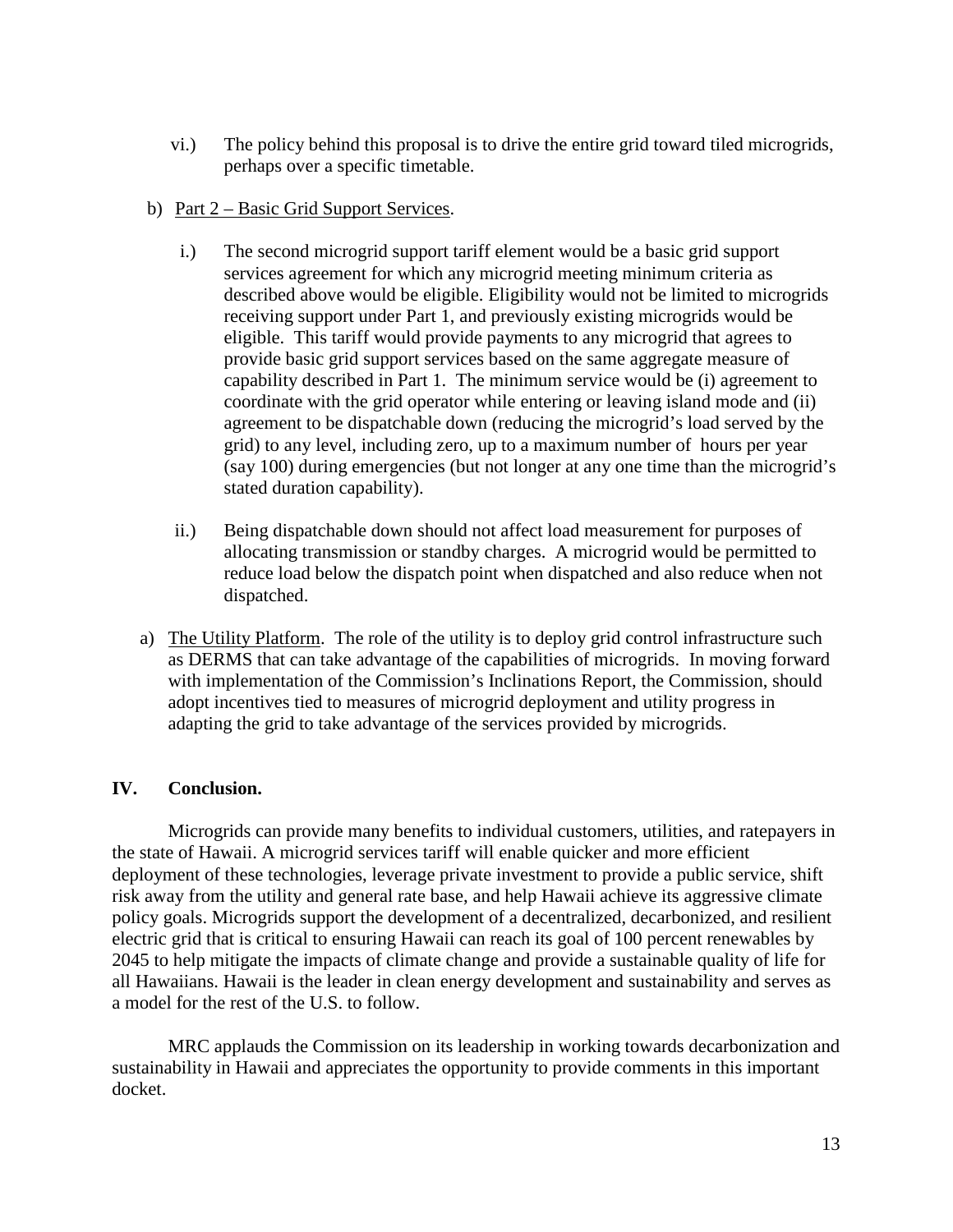#### CERTIFICATE OF SERVICE

I hereby certify that a copy of the OPENING BRIEF OF THE MICROGRID RESOURCES COALITION was duly served as follows: certified U.S. mail, postage prepaid of the original plus eight hard copies to the Commission, two copies to the Consumer Advocate and the Hawaiian Electric Companies, and first class U.S. mail, postage prepaid of one copy each to the remainder.

RANDALL IWASE, CHAIRPERSON PUBLIC UTILITIES COMMISSION 465 South King Street, Room 103 Honolulu, Hawaii 96813

DEAN NISHINA EXECUTIVE DIRECTOR DIVISION OF CONSUMER ADVOCACY DEPT. OF COMMERCE & CONSUMER AFFAIRS P.O. Box 541 Honolulu, Hawaii 96809

KEVIN M. KATSURA MANAGER, REGULATORY NON-RATE PROCEEDINGS HAWAIIAN ELECTRIC COMPANY, INC. P.O. Box 2750 Honolulu, Hawaii 96840-0001

ERIK KVAM PRESIDENT RENEWABLE ENERGY ACTION COALITION OF HAWAII, INC. 4188-A Keanu Street Honolulu, HI 96816

CHRIS DEBONE PRESIDENT DISTRIBUTED ENERGY RESOURCES COUNCIL Hawaii Energy Connection 99-1350 Koaha Pl. Aiea, HI 96701

CARLITO P. CALIBOSO DAYID A. MORRIS YAMAMOTO CALIBOSO 1100 Alakea Street, Suite 3100 Honolulu, HI 96813 Council for THE ENERGY FREEDOM COALITION OF AMERICA, LLC